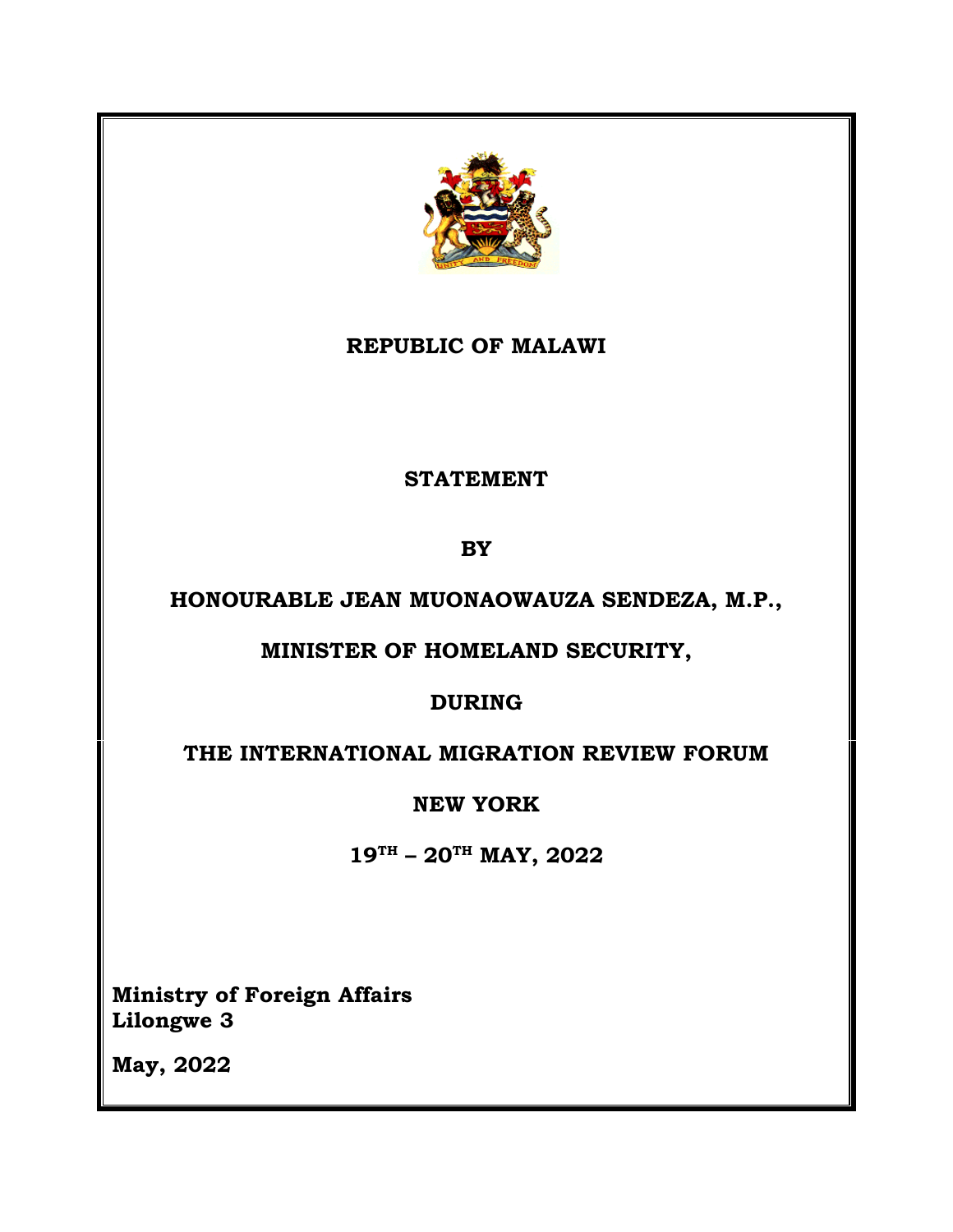- ➢ *Your Excellency Abdulla Shahid – President of the United Nations General Assembly;*
- ➢ *Excellencies, Colleagues and Heads of Delegation;*
- ➢ *Distinguished Guests;*
- ➢ *Ladies and Gentlemen.*

We assemble today for the first time at this important International Migration Review Forum where concrete and innovative ways will be deliberated, for ensuring that our nationals migrate safely, orderly and regularly across our boarders. It goes without saying that migration is a defining feature in our globalized world, as it has become much easier for our nationals to move, live and work in countries other than their countries of nationality.

#### *Excellencies,*

This forum, therefore, presents us with the unique opportunity to reflect on the impacts from challenges facing the globe, such as, the COVID-19 pandemic and climate change which have affected the migration cycle and the of level prevalence, as well as manifestation of transnational organized crime and various human rights issues, among other things.

Unless countries unite to achieve the goal of having a safer and more peaceful connected world- a world that does not discriminate based on any status, it will be impossible to achieve the commitments made under the Global Compact for Safe, Orderly and Regular Migration. Malawi reaffirms its commitment to achieve the 23 objectives of the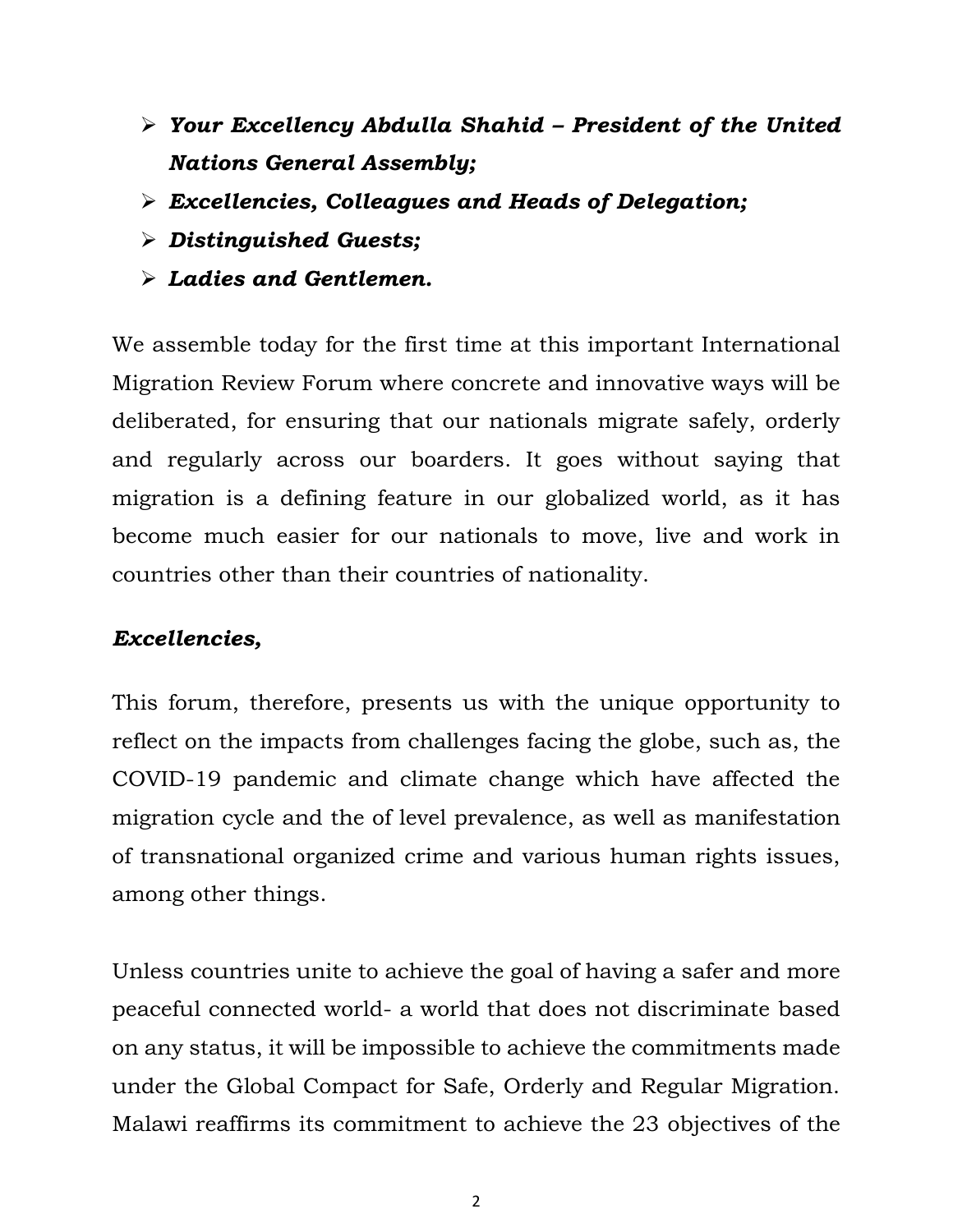Global Compact and urges all participating States to champion the Compact.

#### *Excellencies,*

In furthering the objectives of the GCM, Malawi has already started putting in place measures towards its implementation including; registration of all children born of refugee parents; accelerating efforts to include refugees and asylum seekers in the National Identity Registration to allow their possession of documentation in the category of foreigners; voluntarily championing the GCM and ratification of relevant regional and international instruments related to migration, and cooperation in combating transnational organized crime.

## *Excellencies,*

Indeed, achieving the objectives of the GCM requires seamless international cooperation between and amongst States as it is key in achieving Sustainable Development Goals. The need for countries to conclude elaborate bilateral, regional and multilateral agreements to enhance collaboration to achieve the objectives of the GCM cannot be overemphasized. That is why Malawi is taking every possible initiative to enhance its collaboration bilaterally, regionally and internationally.

Let me acknowledge all cooperating partners, and may I also take this opportunity to appeal for more cooperation from international